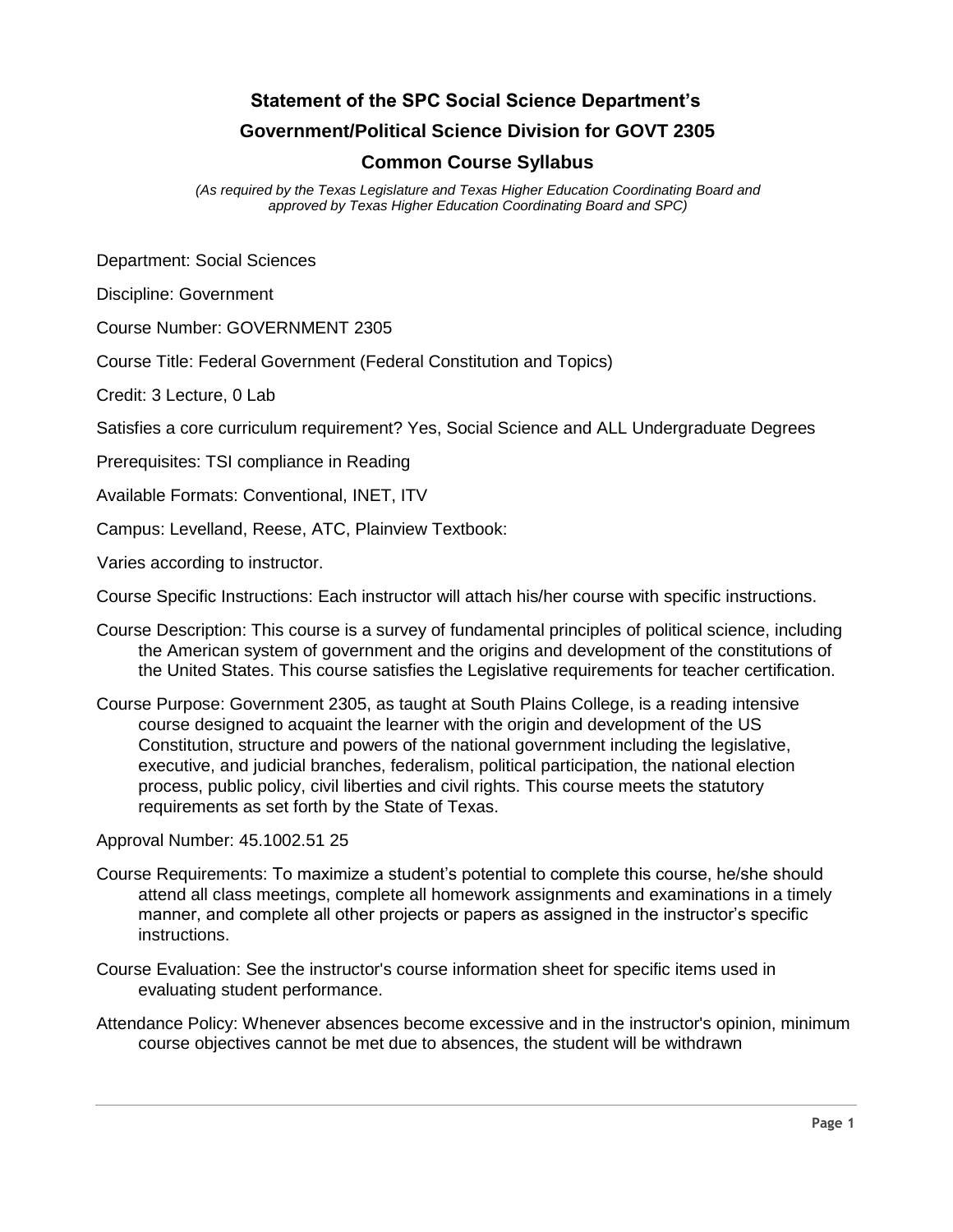from the course. Each instructor will have additional information about attendance on his/her course information sheet.

Student Learning Outcomes (SLO):

Students who have completed this course will be expected to:

- 1. Explain the origin and development of constitutional democracy in the United States.
- 2. Demonstrate knowledge of our federal system.
- 3. Describe separation of powers and checks and balances in both theory and practice.
- 4. Demonstrate knowledge of the legislative, executive, and judicial branches of the federal government.
- 5. Evaluate the role of public opinion, interest groups, and political parties.
- 6. Analyze the election process.
- 7. Describe the rights and responsibilities of citizens.
- 8. Analyze issues and policies in U.S. Politics.

Fundamental Component Areas (FCA):

Students will be expected to perform satisfactorily in four FCA.

- 1. Critical Thinking Skills to include creative thinking, innovation, inquiry, and analysis, evaluation and synthesis of information by:
	- a. Generating and communicating ideas by combining, changing, or reapplying existing information,
	- b. Gathering and assessing information relevant to a question,
	- c. Analyzing, evaluating, and synthesizing information.
- 2. Communication to include effective development, interpretation and expression of ideas through written, oral or visual communication by:

Developing, interpreting, and expressing ideas through written, oral, or visual communication.

- 3. Social Responsibility Skills to include intercultural competence, knowledge of civic responsibility, and the ability to engage effectively I regional, national, and global communities by:
	- a. Demonstrating intercultural competence,
	- b. Identifying civic responsibility,
	- c. Engaging in regional, national, and global communities.
- 4. Personal Responsibility to include the ability to connect choices, action, and consequences to ethical decision-making by:
	- a. Reading, understanding and affirming agreement and acceptance of principles, guidelines and requirements set forth in the "Statement of Personal Responsibility of Students" (Attached)
	- b. Evaluating choices and actions and relating consequences to personal decisionmaking
	- c. Accepting personal responsibility for decisions and actions taken or not taken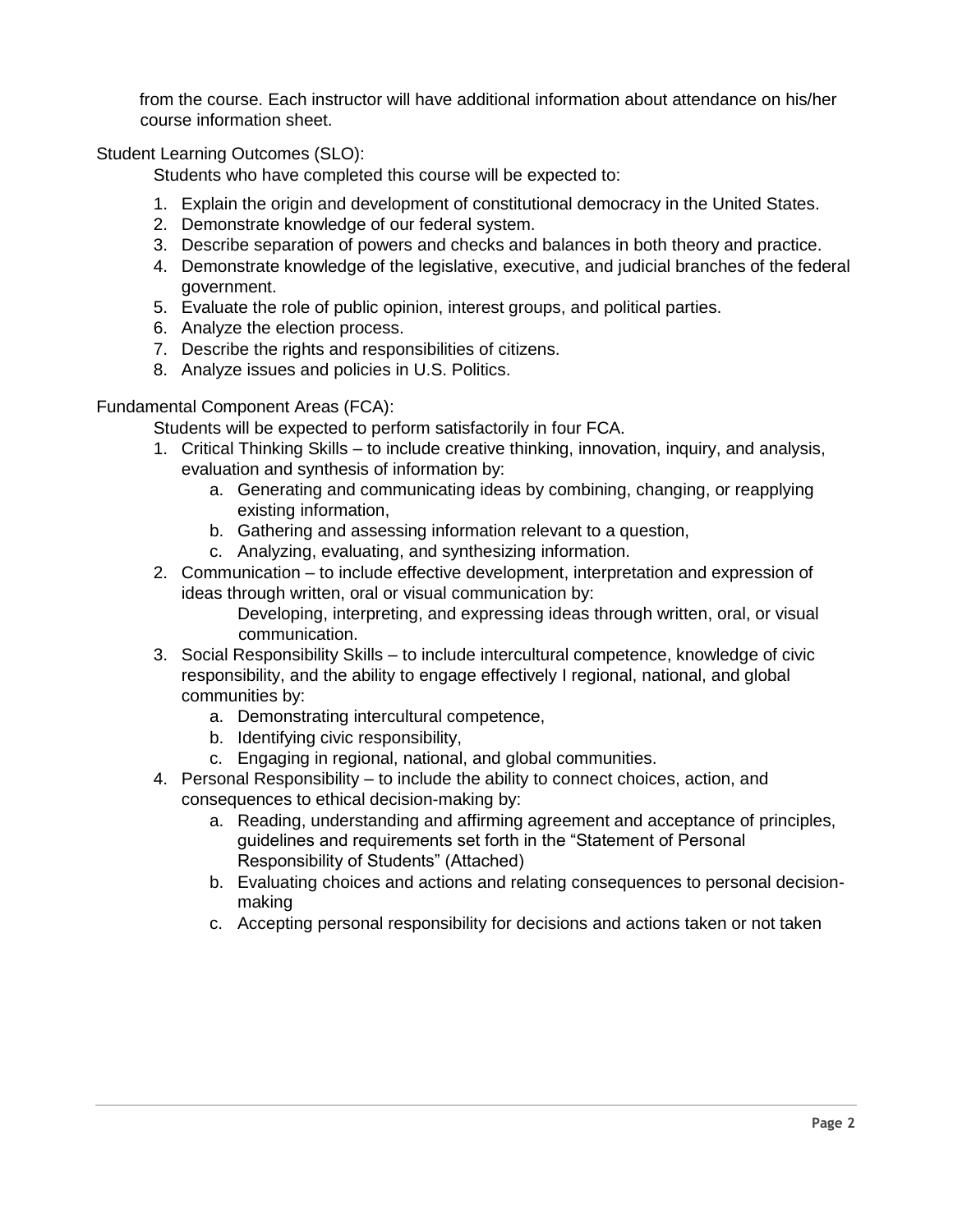### **Nelson Course Syllabus GOVT 2305 Federal Government (Federal Constitution and Topics)**

#### **Course Description**

Origin and development of the U.S. Constitution, structure and powers of the national government including the legislative, executive, and judicial branches, federalism political participation, the national election process, public policy, civil liberties and civil rights.

| <b>Instructor</b>   | Email                          | <b>Office Location &amp; Hours</b> |
|---------------------|--------------------------------|------------------------------------|
| Ms. Be Nelson, M.A. | hnelson@southplainscollege.edu | Room AD132                         |
|                     |                                | $(806)$ 716-2466                   |
|                     |                                | Mondays/Tuesdays 10:00am -Noon     |
|                     |                                | Thursday $9:00am - Noon$           |
|                     |                                | Friday 9:00am -10:00am You may     |
|                     |                                | schedule a remote meeting via zoom |
|                     |                                | by emailing for an appointment     |
|                     |                                |                                    |

#### **Course Resources:**

**O'Connor, Karen, and Larry J. Sabato,** *American Government: Roots and Reform 2020 Presidential Election, 14th Edition.* **New York (2020): Pearson**

#### **TexBook Program:** *This course is in the SPC TexBook program, so you do not need to purchase a textbook or access code for this course.*

- **What is TexBook?** The required textbook/digital content for this course is available to you in Blackboard from the first day of class. The charge for the textbook/digital content is the lowest price available from the publisher and bookstore and is included in your tuition.
- **How do I access my TexBook?** Your course material is in your Blackboard course from the first day of class. Access to your course material is provided either by VitalSource or other links inside your Blackboard course. VitalSource (and many publisher's) ebook features include the ability to hear the text read aloud, highlight, take notes, create flash cards, see word definitions, build study guides, print select pages, and download 100% of the book for offline access.
- **Help with TexBook issues and support:** check with your professor or visit**: <https://support.vitalsource.com/hc/en-us/requests/new>** (available 24/7 via chat, email, phone, and text)
- **Opting out of TexBook:** Participating in TexBook is not mandatory, and you can choose to opt out. However, by opting out you will lose access to the course textbook/digital content and competitive pricing, and you will need to purchase the required course material on your own. If you drop the class or opt-out before the opt-out deadline, the TexBook fee will be automatically refunded to your SPC account. The opt-out deadline for Fall and Spring is the twelfth class day. The opt-out deadline for shorter terms varies between the second and third class day.

*\*Please consult with your professor before deciding to opt-out.* If you still feel that you should purchase the course textbook/materials on your own, send an **opt-out email** to

**tfewell4texasbookcompany@gmail.com**. Include your first name, last name, student ID number, and the course you are opting out of. Once you have been opted-out, you will receive a confirmation email. If you need assistance with the process, contact the SPC Bookstore: **Email**: tfewell@texasbook.com / **Phone**: 806-716- 2399 **Email**: agamble@texasbook.com / **Phone**: 806-716-4610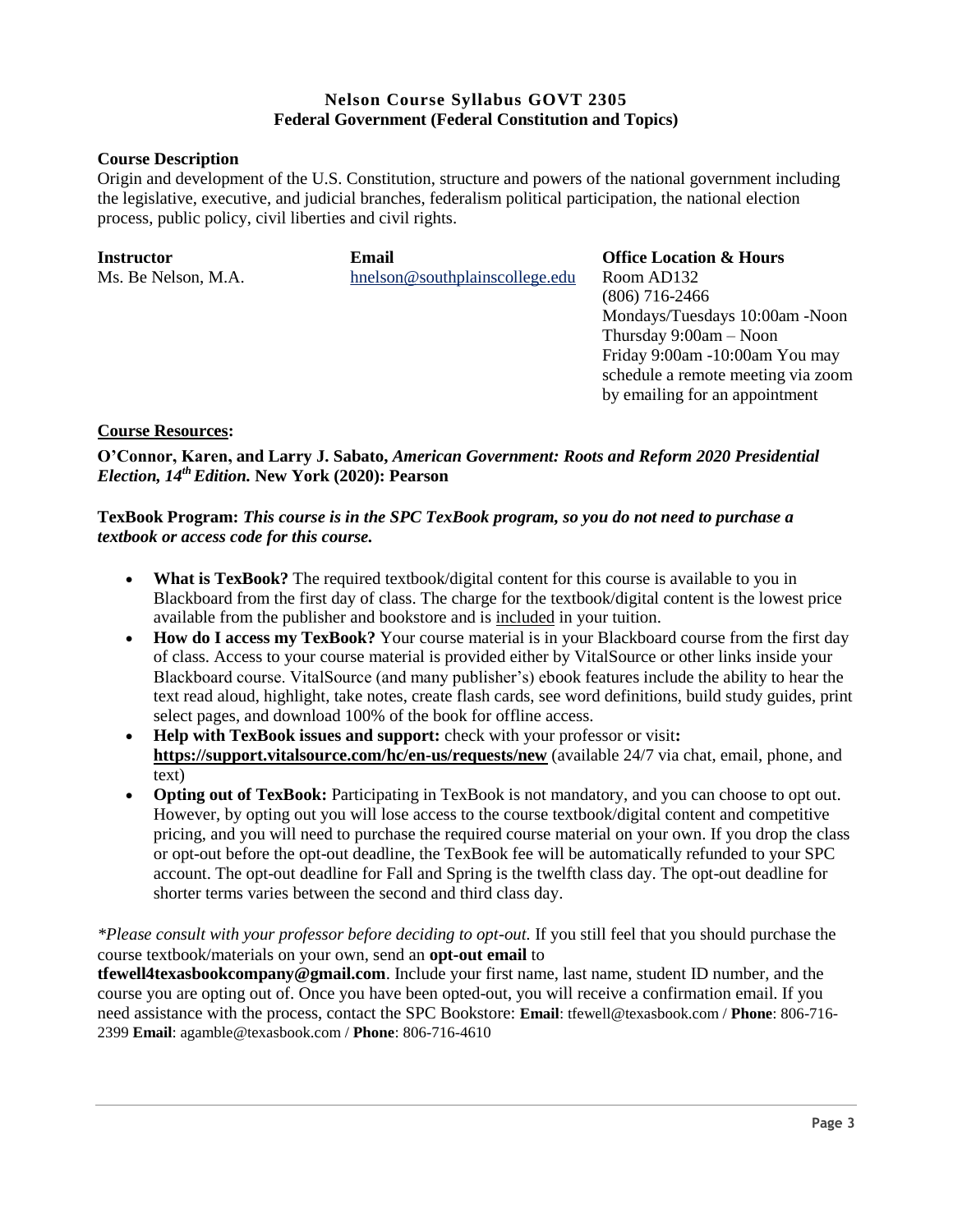**Additional Reading Materials:** Instructor will provide additional readings from a variety of sources including current event articles. Readings will be made available to students electronically when possible.

**Course Structure:** This course will include lecture, discussion, assigned readings, multiple case-briefs. Reading handouts and assignments will be available on Blackboard.

**Attendance:** You must have a consistent, functioning internet connection to take this course. As this is an online-only course, you are required to have access to the internet. It is your responsibility to ensure that your computer and connection are functioning properly. Technical problems are never an excuse for failed or incomplete work. If you experience a technical or internet issue that affects your graded work, contact me immediately. Always maintain professional and respectful language, both in emails and in your online coursework. Any disruptive or disrespectful behavior will result in a loss of credit for the assignment and possibly a referral to the Office of Student Conduct. Racism, sexism, homophobia, or any other forms of bigotry are not acceptable in this class. You are responsible for all information and announcements made in the course. Prepare to log onto Blackboard every day to check for updates, changes, or new information. Read the course home page thoroughly and check announcements daily. Course rules and expectations are subject to change. Late work will not be accepted for any reason. Students may not print, save, photograph, or make any record of graded content in this course.

**Student Performance**: You must maintain your standards throughout the duration of the semester. There will be no extra credit and there will be little time for playing "catch-up." **If you fail three (3) consecutive "inclass" or reading quizzes, you will be dropped from the class with a failing grade with no further warning.** If you fail to submit required work on time, you may be dropped from the class at the discretion of the instructor.

#### **GENERAL POLICIES**

- ❖ **Online Behavior: Students are expected to be considerate of one another as well as of the instructor.** If you need guidance, heed the words of the late Justice Antonin Scalia, "I attack ideas. I don't attack people. And some very good people have some very bad ideas. And if you can't separate the two, you gotta get another day job." Conduct that interferes with other students' right to learn will not be tolerated.
- ❖ **Getting help:** Come see me after class or email me if you have a problem with readings, lecture, or assignments. If you are having difficulty of any kind **the earlier you ask for help, the easier the solution to your problem will be**. I cannot help if I am unaware.
- ❖ **Academic Honesty:** Honesty is the expected standard. **Plagiarism and cheating will not be tolerated and can be grounds for dismissal from South Plains College.** Incidents of cheating on examinations will result in failure of the course and potential consequences such as dismissal from South Plains College.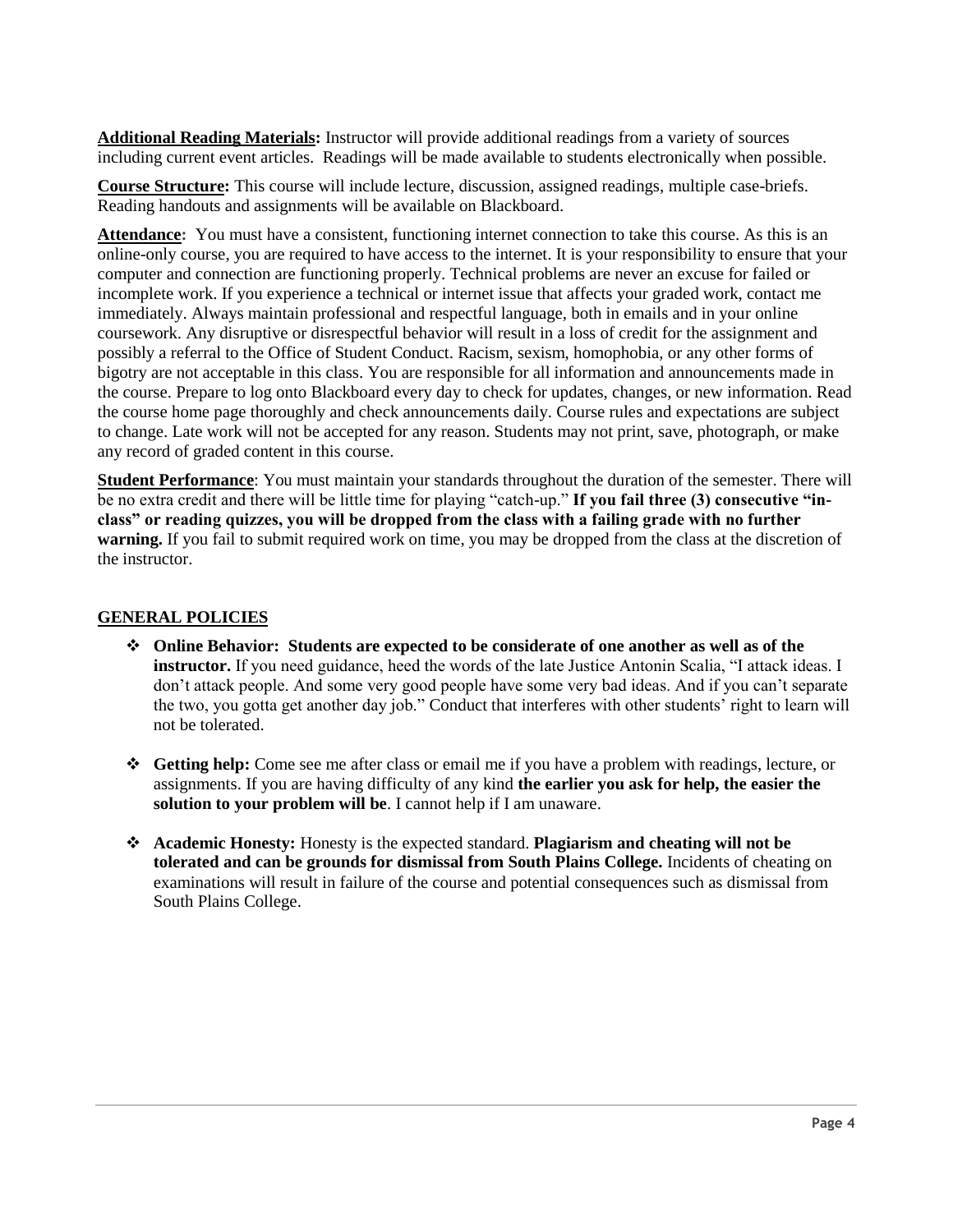#### **SPECIAL CONSIDERATIONS**

#### *REQUIREMENTS RELATED TO COVID-19*

If you are experiencing any of the following symptoms please do not attend class and either seek medical attention or get tested for COVID-19.

- Cough, shortness of breath, difficulty breathing
- **Fever or chills**
- Muscles or body aches
- Vomiting or diarrhea
- New loss of taste and smell

Please also notify DeEtte Edens, BSN, RN, Associate Director of Health & Wellness, at [dedens@southplainscollege.edu](mailto:dedens@southplainscollege.edu) or 806-716-2376.

*Student Absence for Observation of Religious Holy Days*: A student who is absent from classes for the observation of a religious holy day shall be allowed to take an examination or complete an assignment scheduled for that day within a reasonable time after the absence **if, not later than the fifteenth day after the first day of the semester, the student had notified the instructor of each scheduled class that the student would be absent for a religious holy day.**

*Diversity Statement:* In this class, the instructor will establish and support an environment that values and nurtures individual and group differences as well as encourages engagement and interaction. Understanding and respecting multiple experiences and perspectives will serve to challenge and stimulate all of us to learn about others, about the larger world and about ourselves. By promoting diversity and intellectual exchange, we will not only mirror society as it is, but also model society as it should and can be.

*Title IX Pregnancy Accommodations:* If you are pregnant, or have given birth within six months, Under Title IX you have a right to reasonable accommodations to help continue your education. To activate accommodations you must submit a Title IX pregnancy accommodations request, along with specific medical documentation, to the Director of Health and Wellness. Once approved, notification will be sent to the student and instructors. It is the student's responsibility to work with the instructor to arrange accommodations. Contact the Director of Health and Wellness at 806-716-2362 or email cgilster@southplainscollege.edu for assistance.

*Americans with Disabilities Act:* Students with disabilities, including but not limited to physical, psychiatric, or learning disabilities, who wish to request accommodations in this class should notify the Disability Services Office early in the semester so that the appropriate arrangements may be made. In accordance with federal law, a student requesting accommodations must provide acceptable documentation of his/her disability to the Disability Services Office. For more information, call or visit the Disability Services Office at Levelland (Student Health & Wellness Office) 806-716-2577, Reese Center (Building 8) 806-716-4675, or Plainview Center (Main Office) 806-716-4302 or 806-296-9611.

I will accommodate students who have the appropriate documentation of disability. Documented or not; however, see me during the **first week** of class to discuss our plan of action.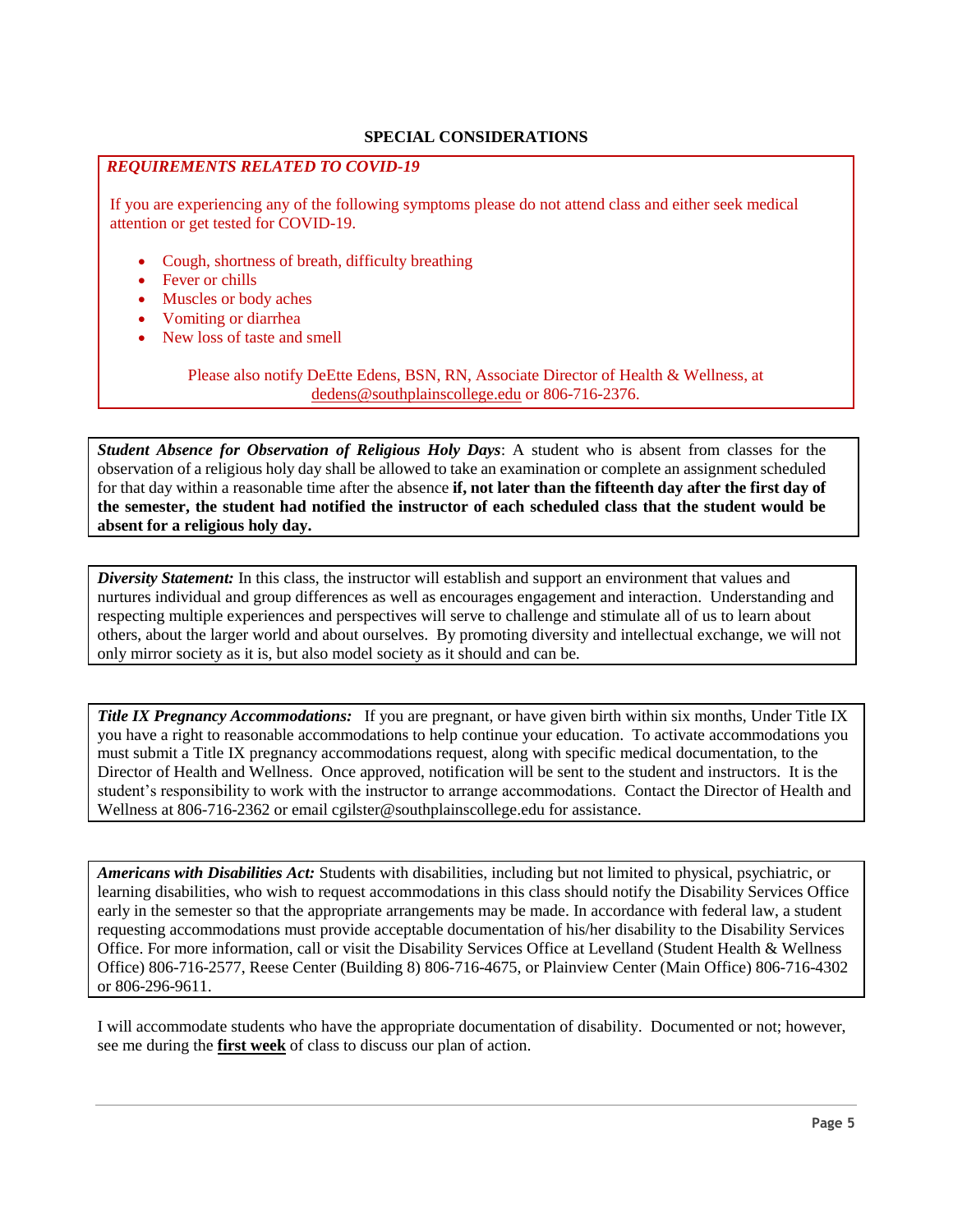*Campus Concealed Carry - Texas Senate Bill - 11 (Government Code 411.2031, et al.)* authorizes the carrying of a concealed handgun in South Plains College buildings only by persons who have been issued and are in possession of a Texas License to Carry a Handgun. Qualified law enforcement officers or those who are otherwise authorized to carry a concealed handgun in the State of Texas are also permitted to do so. Pursuant to Penal Code (PC) 46.035 and South Plains College policy, license holders may not carry a concealed handgun in restricted locations. For a list of locations, please refer to the SPC policy at:

[\(http://www.southplainscollege.edu/human\\_resources/policy\\_procedure/hhc.php\)](http://www.southplainscollege.edu/human_resources/policy_procedure/hhc.php) *Pursuant to PC 46.035, the open carrying of handguns is prohibited on all South Plains College campuses. Report violations to the College Police Department at 806-716-2396 or 9-1-1.*

#### **Evaluation Method:**

**or above.**

| <b>8-10 Chapter Reading Quizzes</b>       | 20% |
|-------------------------------------------|-----|
| 2 Unit Exams and the Final Exam (3 Exams) | 40% |
| 5 Assignments                             | 20% |
| <b>8-10 Discussion Threads</b>            | 20% |

#### **Grading: The grading scale will be as follows:**

| $90-100 = A$                                                                                           | $80-89 = B$ | $70-79 = C$ | $60-69 = D$ | 59 or below = $\bf{F}$ |  |
|--------------------------------------------------------------------------------------------------------|-------------|-------------|-------------|------------------------|--|
| You earn your grade; I enter that grade. In order to receive course credit you will have to make a 70% |             |             |             |                        |  |

**Quizzes:** The instructor will administer 8-10 reading quizzes and reaction papers. Should a student miss a reading quiz they will be required to submit outlined reading noted for the chapters.

**Homework Assignments:** There will be a limited amount of homework assignments in this class. These assignments are designed to expand student understanding and knowledge. Late assignments will receive deductions of 10 points each day late and will not be accepted after 3 days.

**Discussion Threads:** Every semester I create a discussion thread to discuss current events related to government. Carefully read the handout (on blackboard) detailing discussions and how to receive full credit. Discussions include an initial post as well as a response to a fellow classmate. As with assignments, an automatic deduction of 10 points will be assessed each day late and will not be accepted after 3 days.

**Exams:** There will be two unit exams and a final exam. *Make-up exams* will be allowed **with prior notification**, but may require documentation. Students wishing to take a make-up exam must apply to the instructor via email. **There are no make-ups for the FINAL EXAM.**